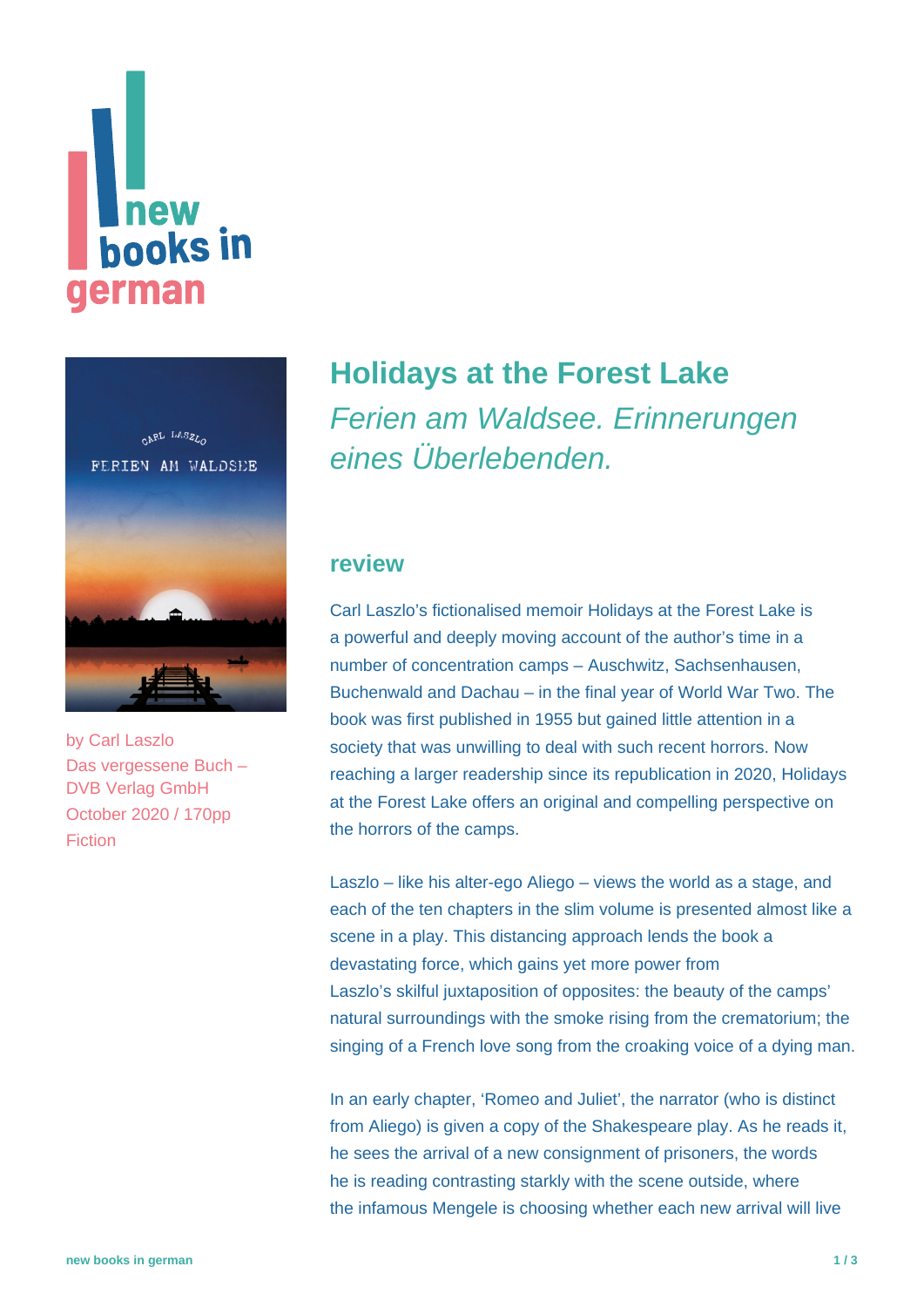or die.

Later chapters see the inmates force-marched between the different camps as the Allies draw ever closer, and when liberation finally takes place the narrator is close to death's door. There are, however, also moments of light-hearted relief throughout the book: a tale of stolen underpants, and a semi-humorous episode where the narrator has to write horoscopes for the camp commander. Aliego, a friend of the narrator, is able to view everything at one remove –and the reader learns that this remove is what makes spiritual survival possible.

The main narrative is bookended by an introduction by the publisher and a detailed afterword by Alexander von Schönberg, who knew the author well after the war and provides a fascinating portrait of a man whose work as an art-dealer brought him into close contact with some of the most famous artists of the era.

An urgent and necessary historical account, Holidays at the Forest Lake offers an intimate depiction of a man who was determined to survive, and who refused to let his sufferings define him.

#### <https://dvb-verlag.at/book/ferien-am-waldsee/>

**Rights sold:** Netherlands, Van Maaskant Haun; Germany, btb randomhouse (for the German paperback edition)

### **press quotes**

An important text, a historic testimony.

Alex Rühle, SÜDDEUTSCHE ZEITUNG

# **about the author**



© Andreas Baier

Carl Laszlo, who was born in Pécs in 1923 and died in 2013 in Basel, was a Hungarian-Jewish collector, art dealer, psychoanalyst, man of letters and bon viveur.